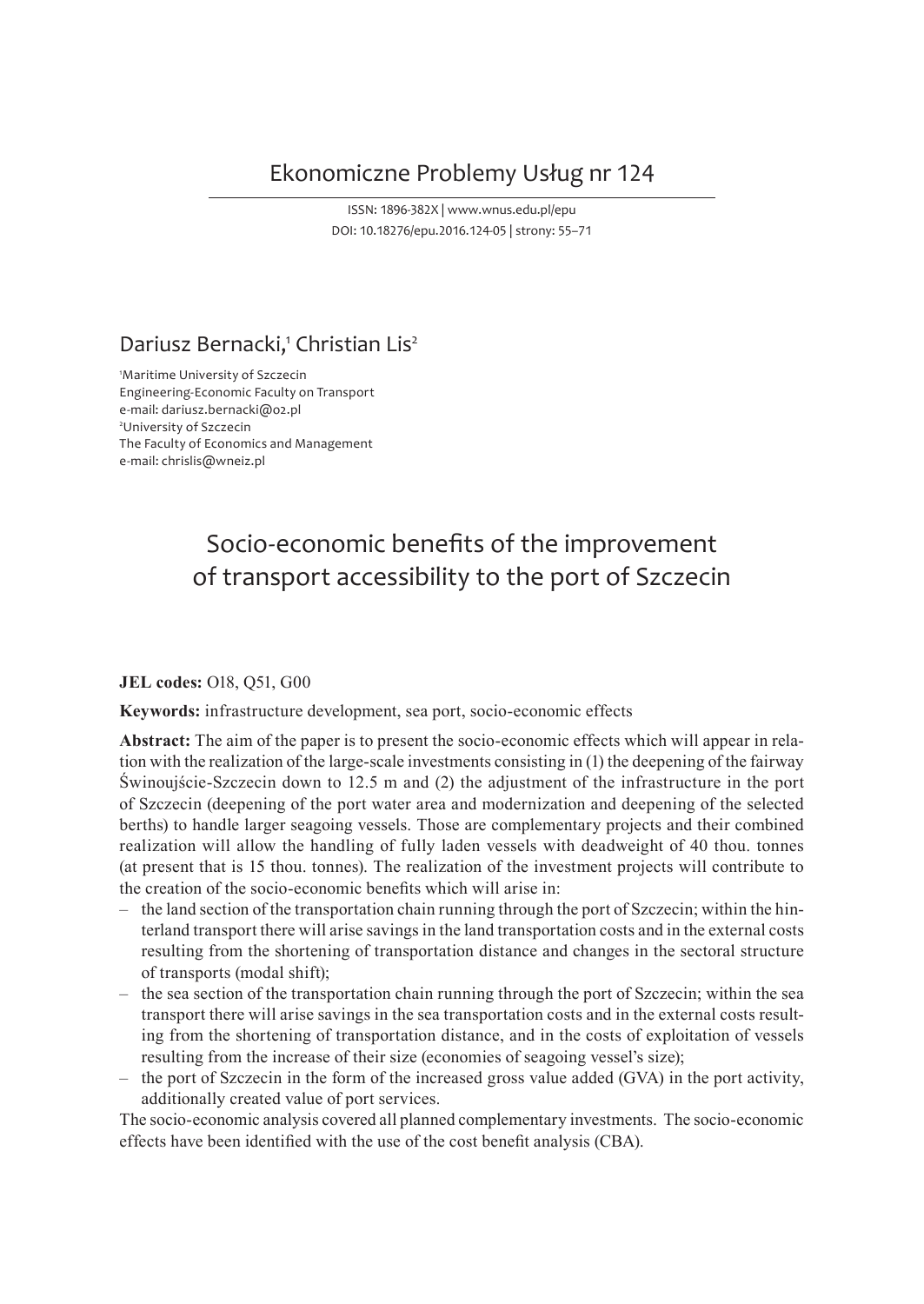#### Introduction

The conditions under which the port in Szczecin comes to function currently are as follows:

- $-$  the accessibility of the port from the sea is determined by the Swinoujście– Szczecin fairway. This is a transport infrastructure object connecting the port in Szczecin with the open sea (Pomorska Bay). It was built by the end of the XIX century. With the observation of the permissible technical depth of the fairway at the level of 10.5 m and the fairway's width of 90 m at its bed, it enables a safe navigation and entering the port in Szczecin for sea vessels with their maximum draft of 9.15 m or with maximum length of 215 m, however, the vessels with the maximum draft of 9.15 m cannot exceed the length of 160 m;
- the accessibility of the port in Szczecin from the sea at the current stage of development of maritime trade and shipping is very low. Except for the ports in Kaliningrad and Lubeck, all other main ports situated at the Southern coast of the Baltic Sea poses better navigational conditions enabling handling seagoing vessels with tonnages and capacities greater than those in Szczecin (Hozer, Bernacki, Lis, Kuźmiński 2011);
- the low accessibility of the port in Szczecin from the sea causes that the port of Szczecin can handle vessels of small tonnage (fully laden of up to 15,000 tonnes deadweight). Bigger vessels can call the port in Szczecin only under the condition that they are not fully laden (Kotowska, Mańkowska, Pluciński 2014).

Among the Polish ports of the essential importance to the maritime economy, in the period of 2008‒2014, the port in Gdańsk noted the highest dynamics of turnover. The transhipments in the port of Gdańsk in that period increased by 81.5%, i.e., they increased by the average of 10.4% a year. In the port of Świnoujście, the cargo turnover increased by 40.2%, i.e., by the average of 5.8% a year, whereas in the port of Gdynia, they increased by 25.5%, i.e., by the average of 3.9% a year.

Against this background, the port in Szczecin did not note any evident increase of cargo turnover. In 2008, the turnover in the port in Szczecin amounted to 8.95 m tonnes whereas in  $2014 -$  to  $9.009$  m tonnes, which means the increase by  $0.7\%$ , i.e., by the average of 0.1% a year. The consequence of that was the diminishing of the transport importance of the port in Szczecin among the Polish ports of the essential importance to the economy (Table 1).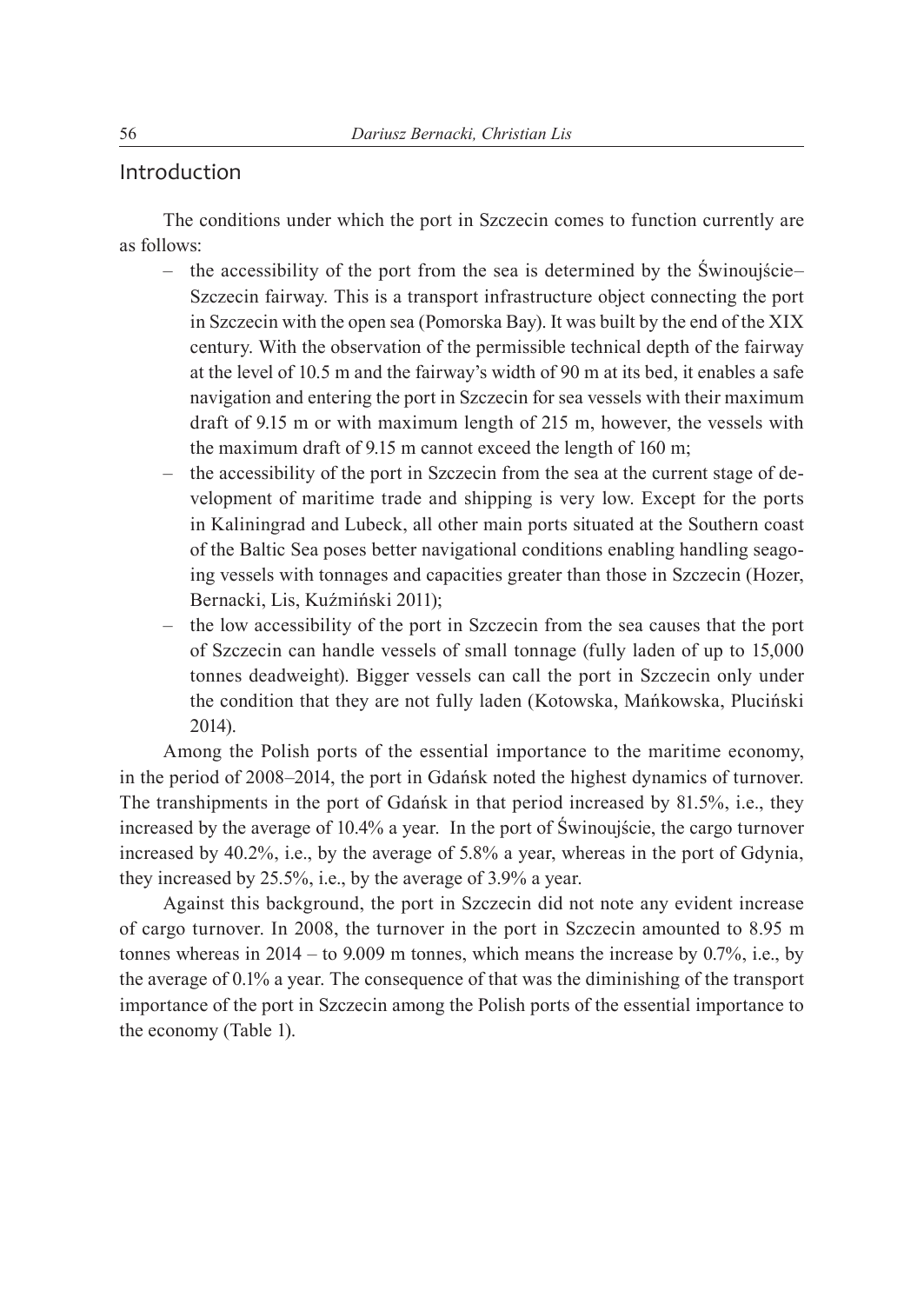| Year |          | Total       |        |        |        |
|------|----------|-------------|--------|--------|--------|
|      | Szczecin | Swinoujście | Gdynia | Gdańsk |        |
| 2008 | 8,950    | 10,266      | 15,467 | 17,781 | 52,464 |
| 2009 | 7,821    | 8,677       | 13,257 | 18,863 | 48,618 |
| 2010 | 8,798    | 12,045      | 14,735 | 27,182 | 62,760 |
| 2011 | 8,889    | 12,465      | 15,911 | 25,305 | 62,571 |
| 2012 | 8,203    | 13,063      | 15,809 | 26,898 | 63,974 |
| 2013 | 8,715    | 14,035      | 17,659 | 30,259 | 70,668 |
| 2014 | 9,009    | 14,393      | 19,405 | 32,278 | 75,084 |

Table 1. Transhipment volumes in sea ports in 2008–2014 (thous. tonnes)

The changes of turnover in the Polish sea ports in the period of 2008–2014 are shown in Fig. 1.



Fig. 1. Cargo turnover of the sea ports in Szczecin, Świnoujście, Gdańsk, and Gdynia in the period of 2008‒2014 (thous. tons)

Source: own elaboration.

The share of the port in Szczecin in the total transhipments of Polish ports dropped from the level of 17.1% in 2008 down to 12.0% in 2014 (5.1 percentage points).

During the period of 2008–2014 the Gross Domestic Product (GDP) expressed in basic prices increased in Poland by 16.7% and the average-annual rate of economic growth

Source: own elaboration on the basis of data obtained from the port authorities of Szczecin and Świnoujście, Gdynia, Gdańsk.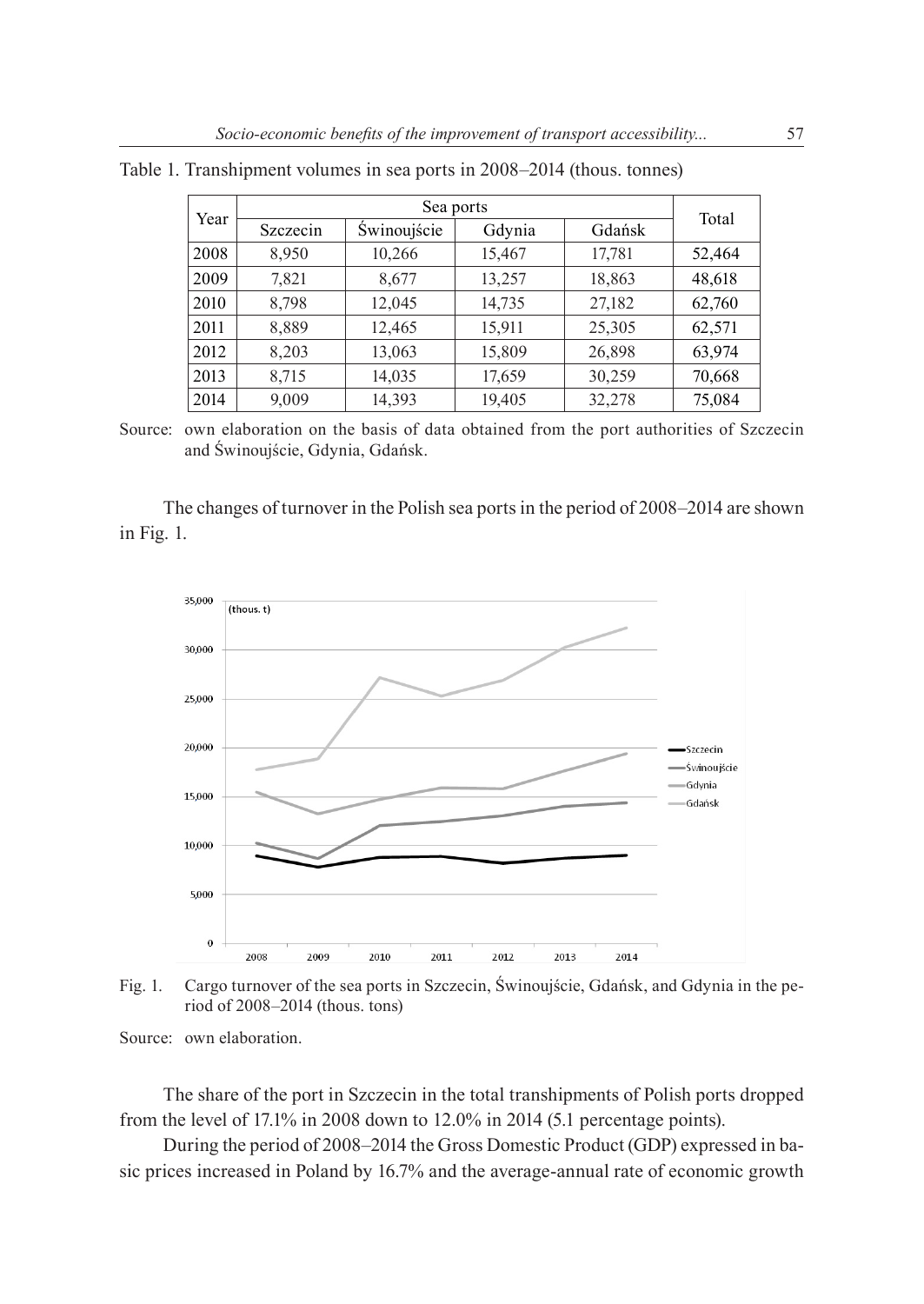in Poland amounted to 2.6%. On the basis of the data on transhipments in the ports of the essential importance to the national economy during the years  $2008-2014$  and the GDP in basic prices (in 2014), the strength of the relation between the cargo turnover in Polish ports and the gross domestic product has been analysed with the use of the Pearson product-moment coefficient of correlation. The results are presented in Table 2.

Table 2. The matrix of Pearson product-moment corellation coefficients between the cargo turnover of Polish sea ports and the gross domestic product in the period of 2008‒2014

|              | <b>GDP</b> | Szczecin | Swinoujście | Gdynia | Gdańsk | <b>TOTAL</b> |
|--------------|------------|----------|-------------|--------|--------|--------------|
| <b>GDP</b>   |            | 0.28     | 0.91        | 0.87   | 0.93   | 0.94         |
| Szczecin     | 0.28       |          | 0.53        | 0.63   | 0.38   | 0.52         |
| Świnoujście  | 0.91       | 0.53     |             | 0.87   | 0.94   | 0.98         |
| Gdynia       | 0.87       | 0.63     | 0.87        |        | 0.78   | 0.89         |
| Gdańsk       | 0.93       | 0.38     | 0.94        | 0.78   |        | 0.98         |
| <b>TOTAL</b> | 0.94       | 0.52     | 0.98        | 0.89   | 0.98   | 1.00         |

Source: own elaboration.

The total volume of cargo turnover in Polish ports shows a strong relation to the economic development of the country. The correlation coefficient for the port turnover in total against the GDP amounted to 0.94, similarly strong relations appeared in Gdańsk (0.93), Gdynia (0.87), and Świnoujście (0.91). The port in Szczecin is the exception where the transhipment dynamics was much lower than the dynamics of the economic growth in Poland. The coefficient of correlation between the volume of cargo transhipment in the port in Szczecin and the GDP was low and it amounted only to 0.28.

In the case of the port in Szczecin, the unfavourable tendencies with reference to the growth rate of the cargo transhipments and the weak correlations between the volume of port turnover and the economic growth of the country result most of all from the low navigation parameters of the Świnoujście–Szczecin fairway limiting the access to the port in Szczecin for sea going vessels.

The key factor determining the further development of the port in Szczecin is the improvement of the port's accessibility from the sea consisting in the modernization and deepening of the Świnoujście–Szczecin fairway. In relation to the improvement of the transport accessibility, in the port of Szczecin it will be necessary to adjust the existing quays to handling bigger seagoing vessels. The planned activities in favour of the improvement of Szczecin port's accessibility from the sea have been concretized in the form of the following investment projects:

1. The modernization of the Świnoujście–Szczecin fairway to the depth of 12.5 m. The investment consists in the deepening of the fairway down to the technical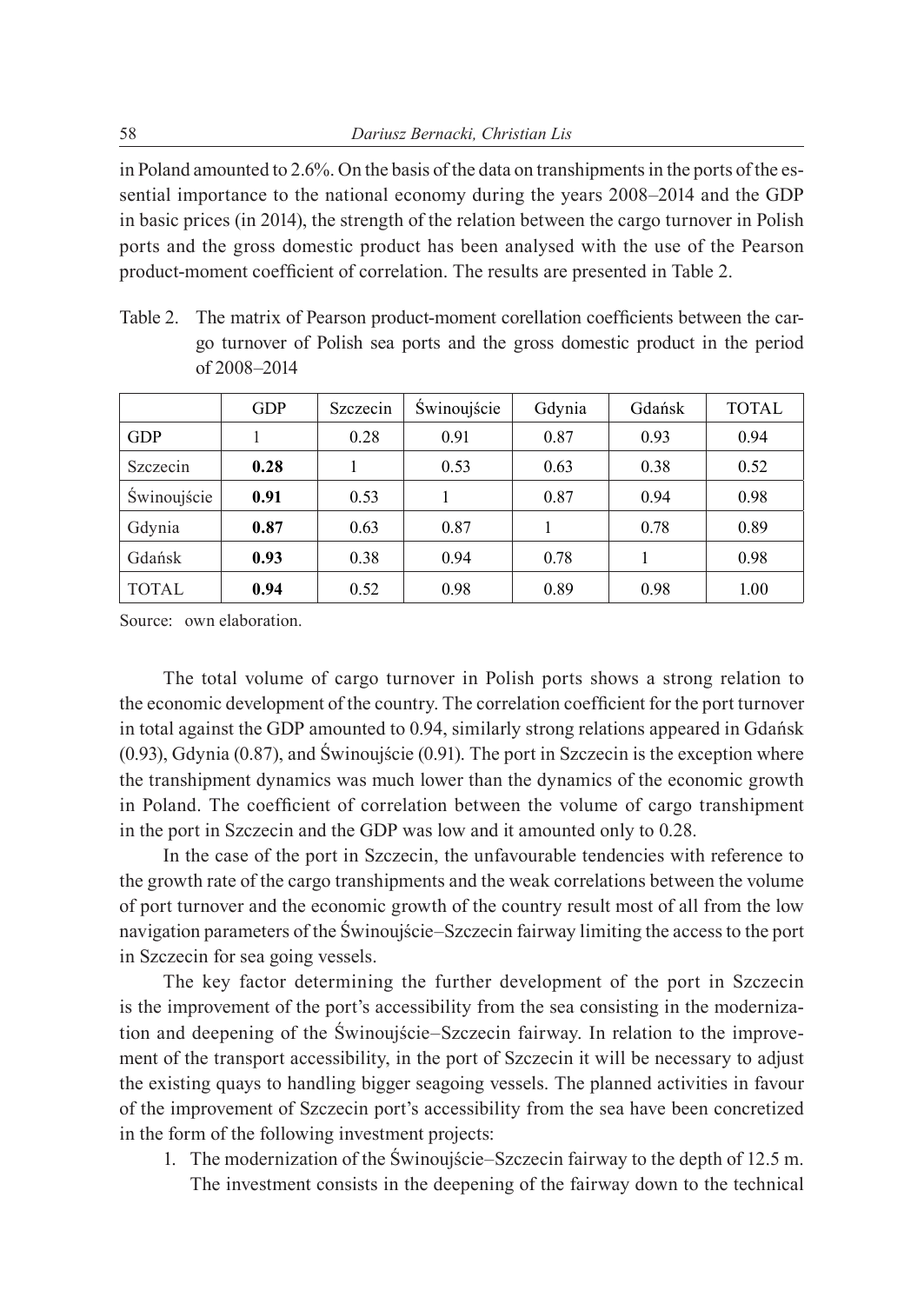depth of 12.5 m on the distance of 62.5 km with the simultaneous widening of the fairway's bed from 110 m to 130 m on the selected sections, as well as in the construction and modernization of the enforcements of the river banks, regulating constructions, and silting fields. The investment is planned for realization in 2015–2021.

- 2. Improvement of the accessibility to the port in Szczecin in the area of Kaszubski Basin. The investment consists in the adjustment of the port infrastructure at the bulk cargo transhipment area to handling bigger than presently bulk cargo vessels, and it encompasses the modernization and deepening down to the technical depth of 12.5 m of the three most used port quays. The investment is planned for realization in 2017–2020.
- 3. The improvement of the accessibility to the port in Szczecin together with the extension of the port infrastructure in the area of Dębicki Canal. The investment consists in the adjustment of the port infrastructure in the port of Szczecin at the break bulk cargo transhipment area to handling bigger than presently vessels and the extension of the port infrastructure to handling intermodal units, unitized and conventional break bulk cargo and project cargo. The project encompasses modernization and deepening down to the technical depth of 12.5 m of two transhipment quays and the construction of a new deep-water general cargo transhipment quay. The investment is planned for realization in 2017–2020.
- 4. The construction of a deep-water bulk cargo transhipment quay at Grabowski Islet by Przekop Mieleński. The investment is planned for realization in 2017–2020.

The aim of the investment undertaking encompassing all the above-mentioned investment projects is to increase the efficiency of the sea-land transportation chain running through the port in Szczecin.

The deepening of the fairway will allow merchant ships of bigger capacity and deadweight to enter the port in Szczecin, whereas the modernization and extension of the port infrastructure at the break bulk cargo transhipment area (Dębicki Canal), bulk cargo transhipment area (Kaszubski Basin), and at Grabowski Islet will enable handling bigger seagoing vessels. The combined and supplementary realization of the investment projects will cause the increase of the costs efficiency of sea-land transports and will guarantee proper conditions for handling vessels and cargo in the port of Szczecin.

The aim of the paper is to present the socio-economic effects which will appear in connection with the realization of large scale investment projects consisting in: (1) deepening of the Świnoujście–Szczecin fairway down to  $12.5$  m, and  $(2)$  adjusting the port infrastructure in the port of Szczecin (deepening of harbor water area and modernization as well as deepening of selected berths) to handling bigger sea vessels. Those are complementary projects and their joint realization will enable handling fully laden ships of up to 40,000 tons (presently it is up to 15,000 tons) in the port of Szczecin.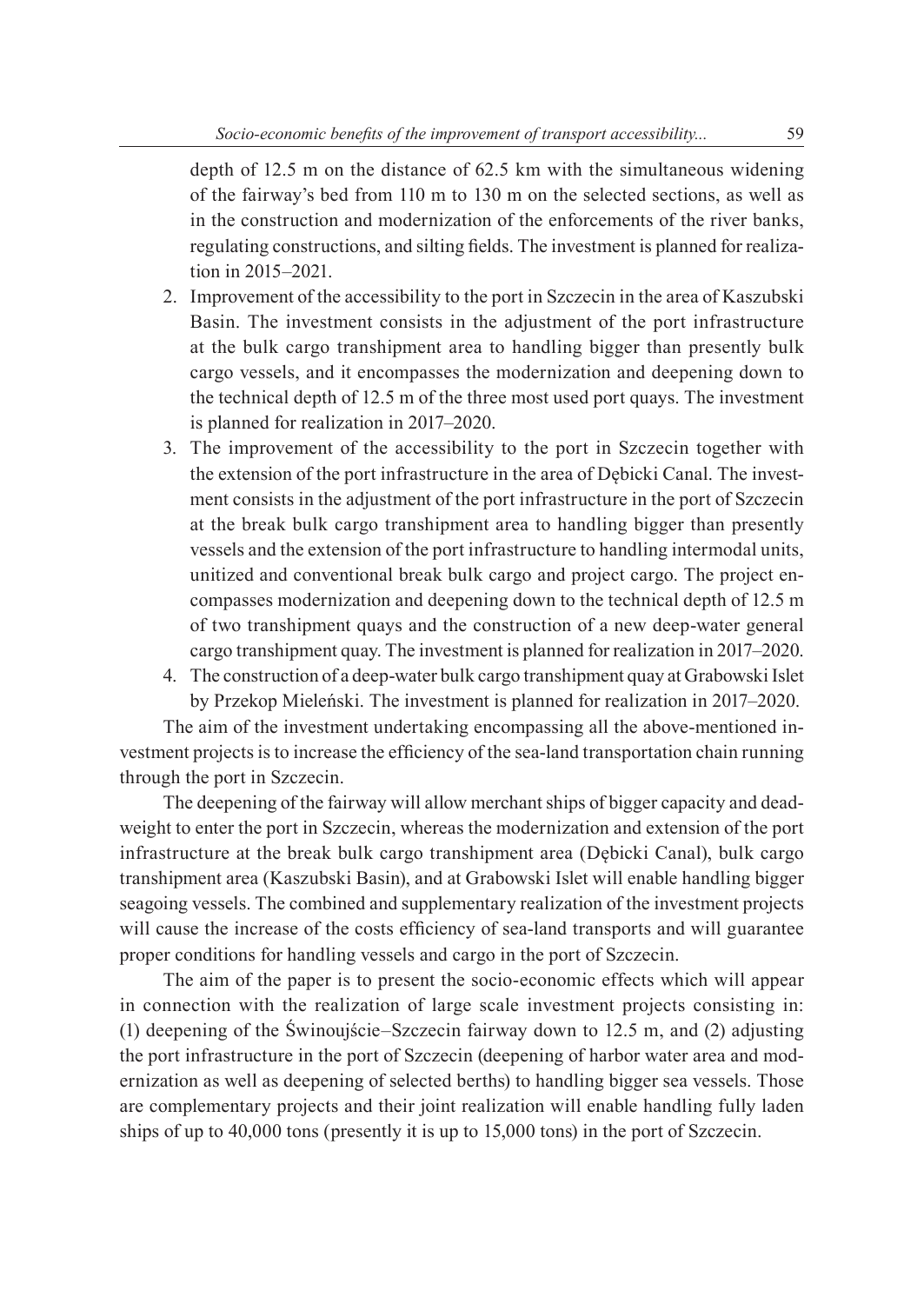#### 1. Methodology

The calculation of the socio-economic benefits for the investment undertaking has been carried out basing on the cost-benefit analysis method in accordance with the assumptions and guidelines elaborated for the investment projects co-financed by the European Union's Cohesion Fund for the period of 2014‒2020 (*Regional and Urban Policy* 2014, *Ministry for Infrastructure and Development* 2015). The investment undertaking consists of four, mutually supplementing and conditioning the reaching of the objective, investment projects. The socio-economic benefits have been calculated for the complementary investments with the assumption that in the non-investment variant (W0) there will not be realized any investment project, whereas in the investment variant (WI) all the considered projects will be realized. The socio-economic effects of the investment undertaking include the transportation cost savings, external cost savings in maritime transport as well as in land transport, and the increase of the value added in the port in Szczecin established for the difference in cargo transhipment prognosis elaborated for the investment variant (WI) and for the non-investment variant (W0). The differential variant of transhipment prognosis (WI-W0) covers the period of 2021–2041 which results from the assumed investment exploitation period.

The year 1999 has been assumed as the basis for the determination of the cargo transhipment prognosis in the non-investment variant because that was the year when the change in the tendency in development of cargo transhipments in the port of Szczecin occurred. On the basis of time series of transhipments in the period of 1999–2014, the parameters of hyperbolic trend line have been estimated. The function of the trend in the total turnover in the port of Szczecin during the years 1999–2014 amounted:

$$
\hat{y}_t = 6926841 \cdot \frac{1}{t} + 8461395
$$
  
<sub>(829275)</sub>

where  $t = 1, 2, \ldots, 16$  (subsequent years of the trend parameters estimation).

On the basis of the trend function, prognoses of transhipments in the port of Szczecin have been made for the non-investment variant. While making prognoses of the cargo groups transhipments, the structure of transhipments by cargo group in 2014 has been used. For the reference period of 2021–2041, the average rate of change of cargo turnover in the port of Szczecin amounted (-8.08%).

The demand for the transhipment services in the port of Szczecin has been, in the investment variant, conditioned on the predicted economic situation in Poland. It has been assumed that in result of the realization of the investment undertaking, the port of Szczecin will return to the development path connected with the increase of the GDP and in a greater than so far degree it will participate in the predicted increase of the demand for the transhipment services. While determining the development of transhipments in the port in Szczecin, first of all, the transhipment prognosis for the Polish ports as prepared in the minimum and maximum variants for the period until the year 2030 (Kotowska,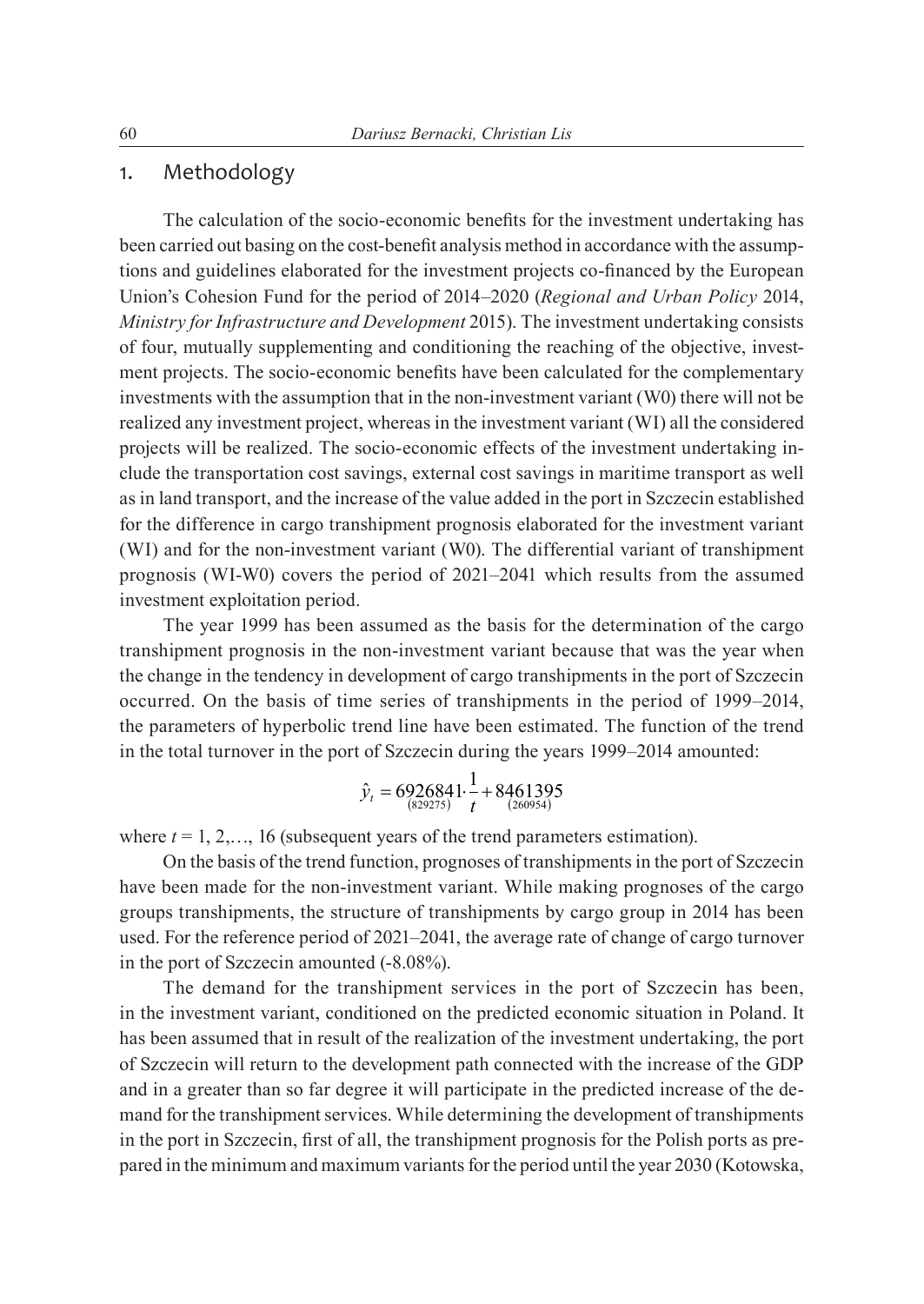Mańkowska, Pluciński 2014) have been used. On this basis, the total turnover dynamics indexes for the port in Szczecin for the minimum and maximum prognosis variants until 2030 have been established. The turnover dynamics indexes for the period of 2031–2041 have been established on the basis of the mathematical functions of the transhipment prognosis trends assessed for the minimum and maximum variants. The dynamics indexes represent the average-annual rate of change in the transhipment in the port of Szczecin for the minimum and maximum variants in the period of  $2021-2041$ . The geometric averages of the total turnover dynamics (chain) indexes in the port of Szczecin for the minimum and maximum variants are presented in Table 3.

Table 3. Average cargo turnover dynamics indexes for the port in Szczecin in the period of 2021‒2041

| Average cargo turnover dynamics index for the minimum variant $T_{min}$                                                 | $2.66\%$ |
|-------------------------------------------------------------------------------------------------------------------------|----------|
| Average cargo turnover dynamics index for the maximum variant $T_{\text{max}}$                                          | 3.06%    |
| Mean cargo turnover dynamics index for the minimum and maximum variants<br>average                                      | 2.86%    |
| Spread of the average cargo turnover dynamics index between the maximum<br>and minimum variants $h$ (statistical range) | 0.41%    |

Source: own elaboration.

The established average dynamics indexes refer to the total turnover in the port of Szczecin. The rate of change for specific cargo groups will be diversified. The 12 benchmarks of turnover dynamics indexes have been established in such a manner where the obtained turnover dynamics indexes for the minimum and maximum variants amounting respectively to 2.66% and 3.06% have been decreased or increased by the value of the dynamics index's spread which amounted to h=0.41%.

The development potential of cargo groups in the port of Szczecin is presented in Table 4.

Using the turnover dynamics indexes of the specific cargo groups, the cargo turnover prognosis for the port of Szczecin has been made for the investment variant.

The average-annual rate of increase of the total turnover in the port of Szczecin for the period of  $2021-2041$  amounted to  $2.91\%$ . It is being anticipated that after the deepening of the Świnoujście–Szczecin fairway down to 12.5 m, the transhipments in the port of Szczecin will amount to 15,561,136 tons in 2041, which means the increase of the turnover in 2041 by 6,938,652 tons in comparison with the non-investment variant.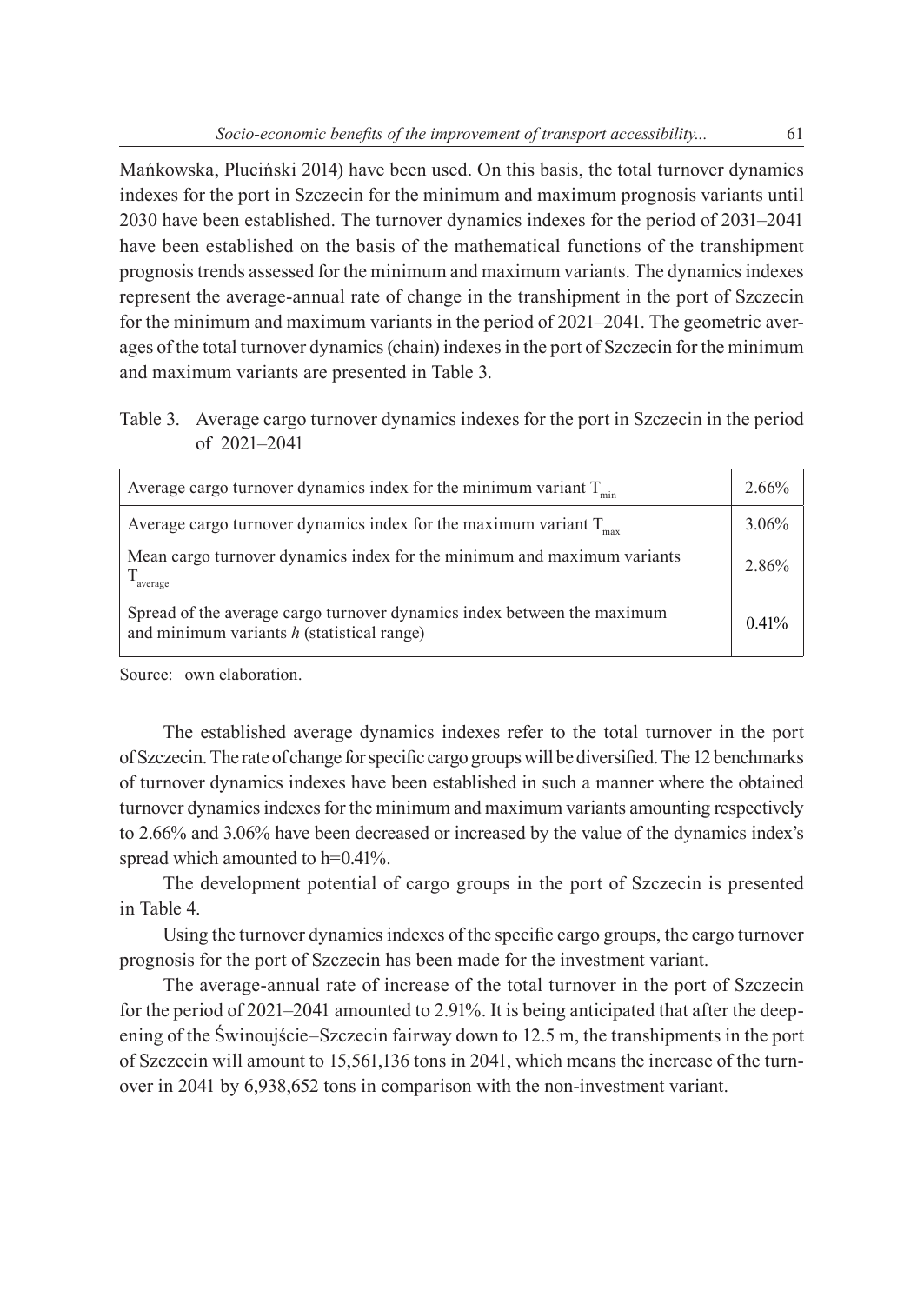Table 4. Predicted yearly dynamics of the development of transhipment of cargo groups in the port of Szczecin within the investment undertaking (WI)

| Assessment<br>of development potential<br>in the scale of $0-12$ | Yearly<br>dynamics<br>index $(\% )$ | Cargo group                                             | Scenario-development<br>potential |  |
|------------------------------------------------------------------|-------------------------------------|---------------------------------------------------------|-----------------------------------|--|
| $\theta$                                                         | as in W <sub>0</sub> ,<br>$WI = W0$ | crude oil and oil products,<br>conventional break cargo | insignificant                     |  |
| 1                                                                | 1.03                                |                                                         |                                   |  |
| $\overline{c}$                                                   | 1.44                                |                                                         |                                   |  |
| 3                                                                | 1.84                                |                                                         | slight                            |  |
| 4                                                                | 2.25                                |                                                         |                                   |  |
| 5                                                                | 2.66                                | coal, iron ore                                          |                                   |  |
| 6                                                                | 2.86                                |                                                         | medium                            |  |
| 7                                                                | 3.06                                |                                                         |                                   |  |
| 8                                                                | 3.47                                | other bulk                                              |                                   |  |
| 9                                                                | 3.88                                |                                                         | big                               |  |
| 10<br>4.28                                                       |                                     | grains                                                  |                                   |  |
| 11                                                               | 4.69                                |                                                         |                                   |  |
| 12<br>5.09                                                       |                                     | containerised break bulk                                | very big                          |  |

Source: own elaboration.

The predicted volume of cargo groups turnover in the port in Szczecin, for the investment undertaking in the differential variant (WI-W0), is presented in Table 5.

Table 5. The predicted volume of cargo groups turnover in the port of Szczecin for the investment undertaking in the differential variant (WI-W0) in the period of 2021-2041 (tons)

| Year    | Coal     | Iron ore     | Other bulk     | Grains   | Containerised<br>break bulk | <b>TOTAL</b> |
|---------|----------|--------------|----------------|----------|-----------------------------|--------------|
| 1       | 2        | 3            | $\overline{4}$ | 5        | 6                           | 7            |
| $2021*$ | $\theta$ | $\mathbf{0}$ | $\theta$       | $\theta$ | $\theta$                    | $\Omega$     |
| 2022    | 50,639   | 8,944        | 105,944        | 46,880   | 33,983                      | 246,390      |
| 2023    | 102,347  | 18,076       | 215,083        | 95,580   | 69,576                      | 500,662      |
| 2024    | 155,182  | 27,408       | 327,576        | 146,199  | 106,873                     | 763,239      |
| 2025    | 209,200  | 36,948       | 443,585        | 198,835  | 145,972                     | 1,034,539    |
| 2026    | 264,453  | 46,707       | 563,268        | 253,588  | 186,973                     | 1,314,988    |
| 2027    | 320,993  | 56,693       | 686,785        | 310,563  | 229,982                     | 1,605,015    |
| 2028    | 378,871  | 66,915       | 814,298        | 369,863  | 275,108                     | 1,905,055    |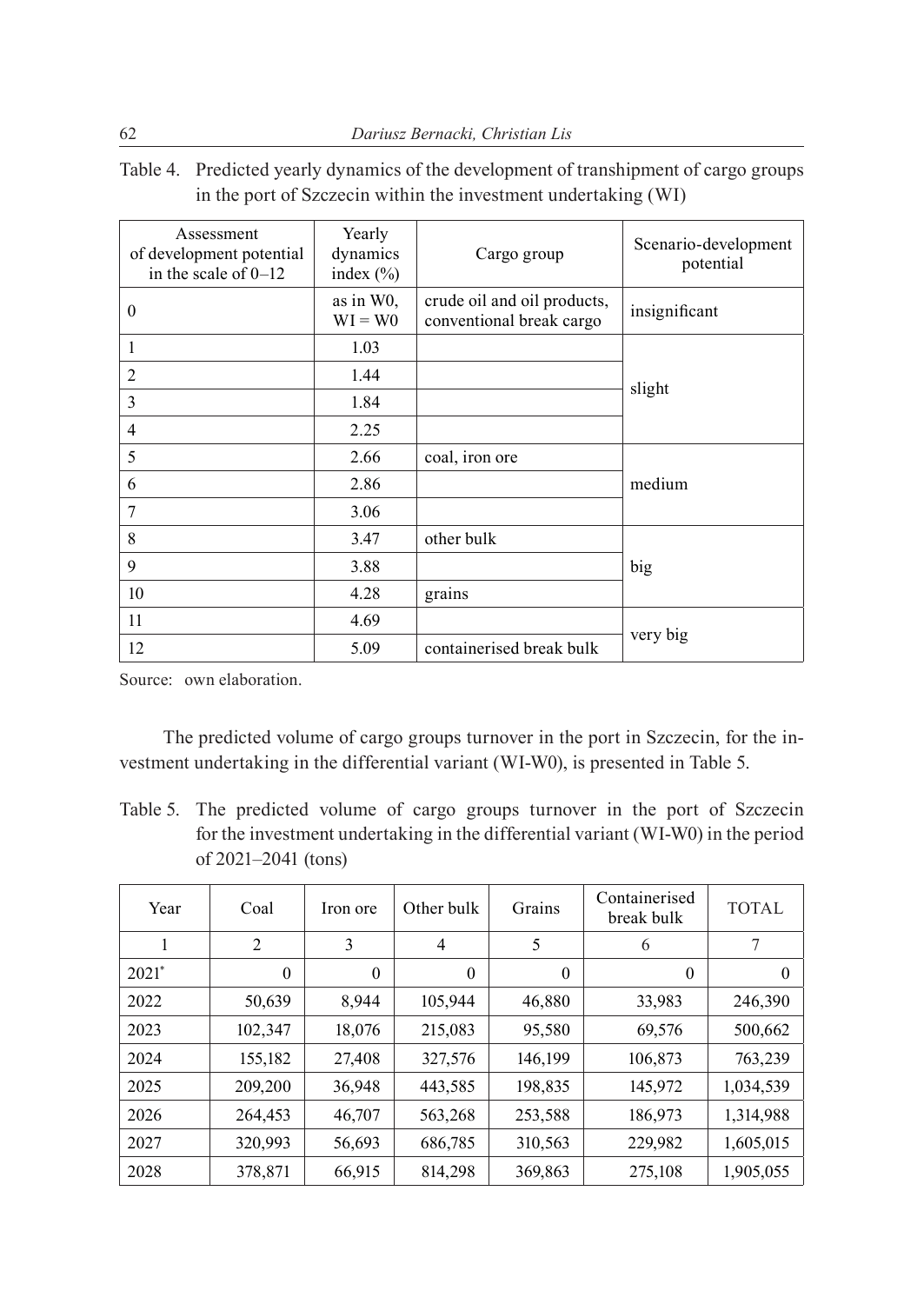|  |  | Socio-economic benefits of the improvement of transport accessibility | 63 |
|--|--|-----------------------------------------------------------------------|----|
|--|--|-----------------------------------------------------------------------|----|

| 1    | 2         | 3       | $\overline{4}$ | 5         | 6         | 7         |
|------|-----------|---------|----------------|-----------|-----------|-----------|
| 2029 | 438,137   | 77,382  | 945,970        | 431,600   | 322,464   | 2,215,554 |
| 2030 | 498,841   | 88,103  | 1,081,969      | 495,886   | 372,171   | 2,536,970 |
| 2031 | 561,032   | 99,087  | 1,222,463      | 562,837   | 424,353   | 2,869,772 |
| 2032 | 624,759   | 110,343 | 1,367,626      | 632,575   | 479,140   | 3,214,442 |
| 2033 | 690,073   | 121,878 | 1,517,635      | 705,224   | 536,669   | 3,571,478 |
| 2034 | 757,023   | 133,702 | 1,672,673      | 780,915   | 597,082   | 3,941,396 |
| 2035 | 825,660   | 145,825 | 1,832,927      | 859,782   | 660,532   | 4,324,726 |
| 2036 | 896,036   | 158,254 | 1,998,588      | 941,967   | 727,173   | 4,722,019 |
| 2037 | 968,202   | 171,000 | 2,169,855      | 1,027,615 | 797,173   | 5,133,845 |
| 2038 | 1,042,212 | 184,071 | 2,346,931      | 1,116,878 | 870,704   | 5,560,797 |
| 2039 | 1,118,119 | 197,478 | 2,530,027      | 1,209,914 | 947,949   | 6,003,486 |
| 2040 | 1,195,977 | 211,229 | 2,719,359      | 1,306,888 | 1,029,098 | 6,462,551 |
| 2041 | 1,275,844 | 225,335 | 2,915,150      | 1,407,971 | 1,114,353 | 6,938,652 |

\* The Świnoujście‒Szczecin fairway is planned to be finished in 2022, which means that there are no differences in transhipments predicted till 2021 in the two variants of the investment undertaking. Source: own elaboration.

The forecasted cargo turnover in the port of Szczecin for the investment undertaking in the reference period of 2021–2041 is presented in Fig. 2.



Fig. 2. The predicted cargo groups turnover in the port of Szczecin for the investment undertaking in the period of 2021–2041 (tons)

Source: own elaboration.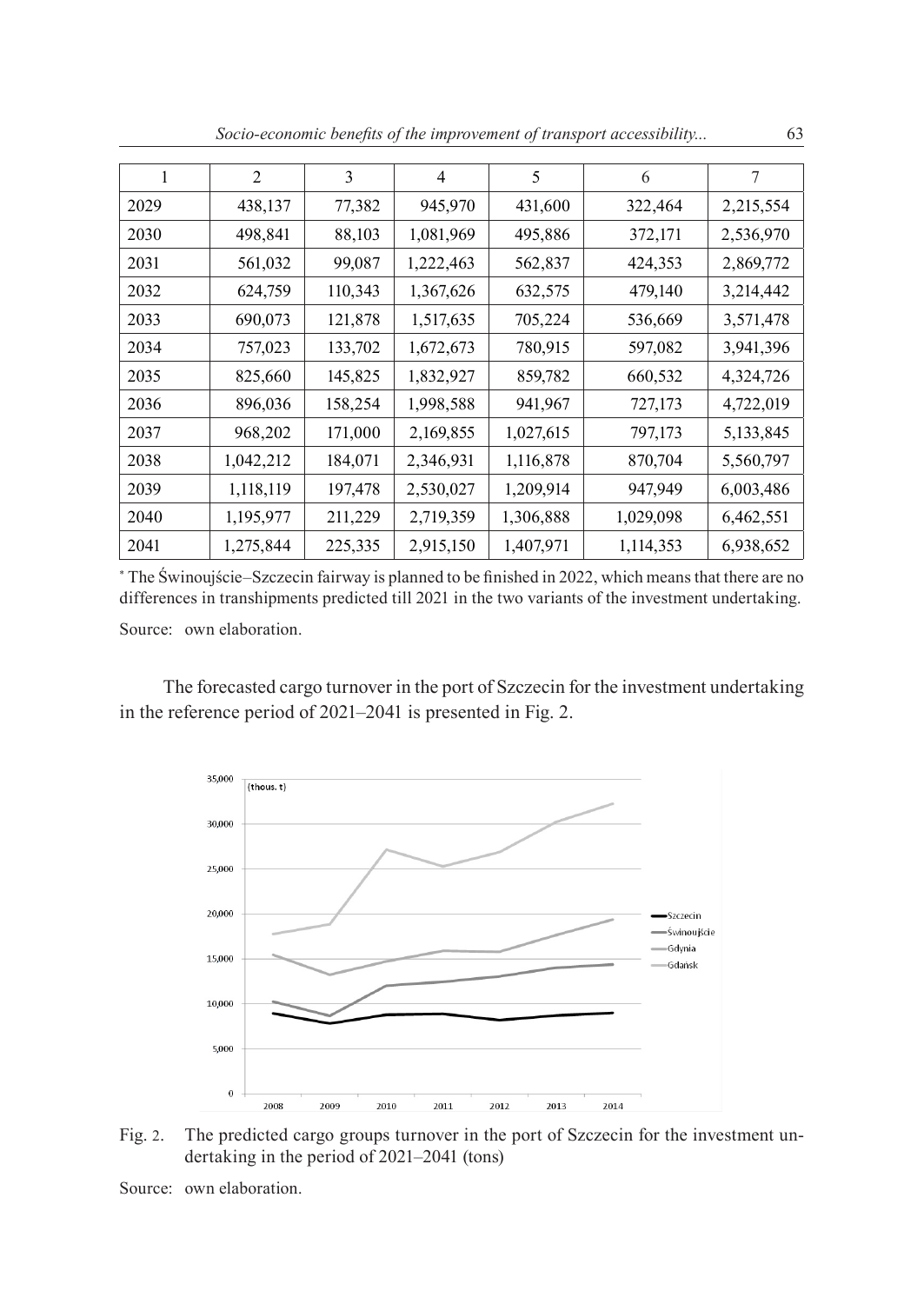#### 2. Study results

The realization of the investment undertaking will contribute to the origination of socio-economic benefits which will occur in:

- a) **the land section** of the sea-land transportation chain running through the port in Szczecin. The hinterland transport will note cost savings in cargo transportation by land means of transport and in external costs, resulting from the shortening of transportation distance and from the change in the sectoral structure of transports (the increase of the importance of the railway transport versus the road transport – modal shift);
- b) **the sea section** of the sea-land transportation chain running through the port in Szczecin. The sea transport will note cost savings in cargo transportation by sea and in external costs, resulting from the shortening of transportation distance and in the costs of exploitation of vessels resulting from their increased size (economies of vessel's size); and
- c) **the sea port of Szczecin** in the form of the increase of the (gross) value added produced by port activities, additionally produced value of port services caused by the increase in cargo turnover in the port.

The socio-economic effects indicated in c) have been determined as the direct result of the investment undertaking at its exploitation phase (the effects appearing during the realization stage have been excluded), and have been limited to the activities of the port of Szczecin with disregard of the effects appearing in the surroundings of the port of Szczecin (*The Centre for EU Transportation Projects* 2014).

The socio-economic benefits in land transport (in the hinterland of the port of Szczecin) resulting from the realization of the investment undertaking include:

- a) **the transportation costs savings** in land transport resulting from the shortening of transportation distance in the hinterland,
- b) **external costs savings** resulting from the shortening of transportation distance in the hinterland,
- c) **the transportation costs savings** in land transport resulting from the change in the sectoral structure of transports (modal shift) in the hinterland, and
- d) **external costs savings** resulting from the change in the sectoral structure of transports in the hinterland.

External costs for road and rail freight transport have been estimated with the use of Marco Polo calculator while average freight transport costs for rail and road have been calculated with the use of three sources, i.e., *Social cost-benefit analysis Iron Rhine Final Report* 2009; Delhaye, Breemersch, Vanherle, Kehoe, Liddane, Riordan 2010; and TREMOVE cost simulation model 2006.

Respective costs have been indexed and through *Purchasing Power Standard* coefficient factor adjusted for Poland. Calculations of external and carriage costs for road and rail transport have been presented in Table 6, 7, and 8.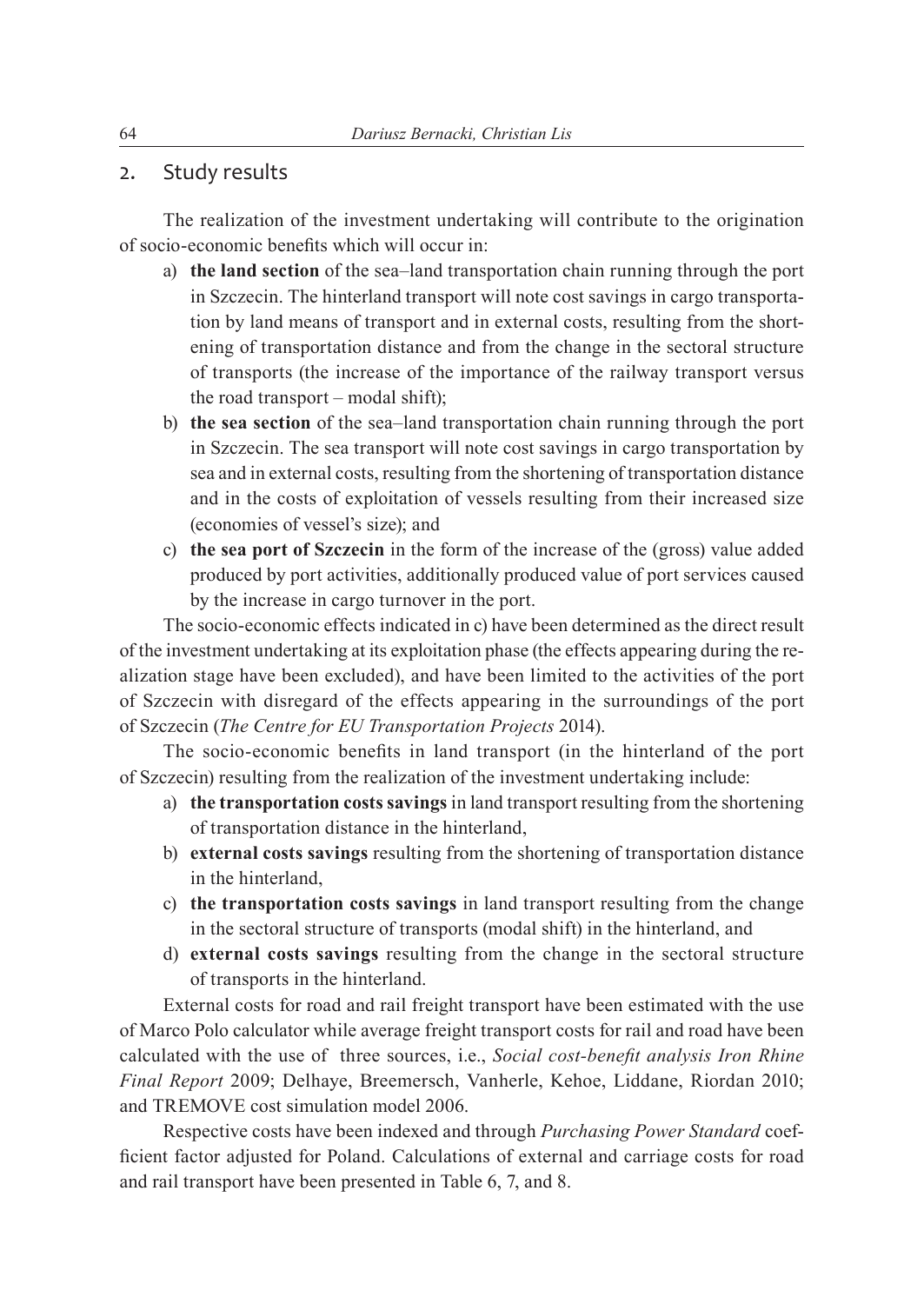|                                     |                                |                                        | Road transport            |                    | Rail transport<br>(elecric traction) |                           |                    | Difference |
|-------------------------------------|--------------------------------|----------------------------------------|---------------------------|--------------------|--------------------------------------|---------------------------|--------------------|------------|
| L.p.                                | <b>External costs</b>          | EUR/1000tkm<br><b>2011</b><br>27<br>EU | EUR/1000tkm<br>EU 27 2014 | Poland EUR/1000tkm | EUR/1000tkm<br>EU 27 2011            | EUR/1000tkm<br>EU 27 2014 | Poland EUR/1000tkm |            |
| 1.                                  | Air pollution                  | 8.60                                   | 9.09                      | 6.18               | 1.00                                 | 1.06                      | 0.72               |            |
| $\overline{2}$ .                    | Climate change                 | 3.90                                   | 4.12                      | 2.80               | 1.50                                 | 1.59                      | 1.08               |            |
| $\overline{3}$ .                    | Noise                          | 1.90                                   | 2.01                      | 1.37               | 1.50                                 | 1.59                      | 1.08               |            |
| $\overline{4}$ .                    | Accidents                      | 0.60                                   | 0.63                      | 0.43               | 0.30                                 | 0.32                      | 0.22               |            |
| $\overline{5}$ .                    | Congestion                     | 3.50                                   | 3.70                      | 2.51               | 0.20                                 | 0.21                      | 0.14               |            |
|                                     | Environmental<br>$(1 + 2 + 3)$ | 14.40                                  | 15.22                     | 10.35              | 4.00                                 | 4.23                      | 2.87               |            |
|                                     | Socio-economic $(4 + 5)$       | 4.10                                   | 4.33                      | 2.95               | 0.50                                 | 0.53                      | 0.36               |            |
|                                     | Total (EUR/1,000 tkm)          | 18.50                                  | 19.55                     | 13.29              | 4.50                                 | 4.76                      | 3.23               | 10.06      |
| Total (PLN/1,000 tkm)               |                                |                                        | 55.24                     |                    | 13.44                                |                           |                    | 41.80      |
| Average external costs<br>(PLN/tkm) |                                | 0.0552                                 |                           | 00134              |                                      |                           |                    |            |

Table 6. Average external cost coefficients for the road and rail freight (electric traction) transport, year 2014

Source: own elaboration based on Brons, Christidis 2013.

In the calculation, the following external costs coefficients were applied: for road freight transport  $-$  0.0552 PLN/tkm, for rail freight transport (electric fraction)  $-$  0.0134 PLN/tkm.

Table 7. Average cost for rail freight transport (electric traction), year 2014

|                                        | Rail transport (electric traction)                  |                                                     |                             |                             |                        |  |  |  |
|----------------------------------------|-----------------------------------------------------|-----------------------------------------------------|-----------------------------|-----------------------------|------------------------|--|--|--|
| Cargo group                            | tkm<br>$\frac{2010}{0001}$<br>28<br>$\approx$<br>品品 | $t \text{km}$<br>$282014$<br>R/1000 tl<br><b>RD</b> | Poland 2014<br>EUR/1000 tkm | Poland 2014<br>PLN/1000 tkm | Poland 2014<br>PLN/tkm |  |  |  |
| Agriculture products<br>(grains incl.) | 6.65                                                | 7.24                                                | 4.92                        | 20.45                       | 0.0205                 |  |  |  |
| Dry bulk cargo                         | 5.75                                                | 6.26                                                | 4.26                        | 17.68                       | 0.0177                 |  |  |  |
| Containerised break bulk               | 8.10                                                | 8.82                                                | 5.99                        | 24.91                       | 0.0249                 |  |  |  |

Source: own elaboration based on Delhaye et al. 2010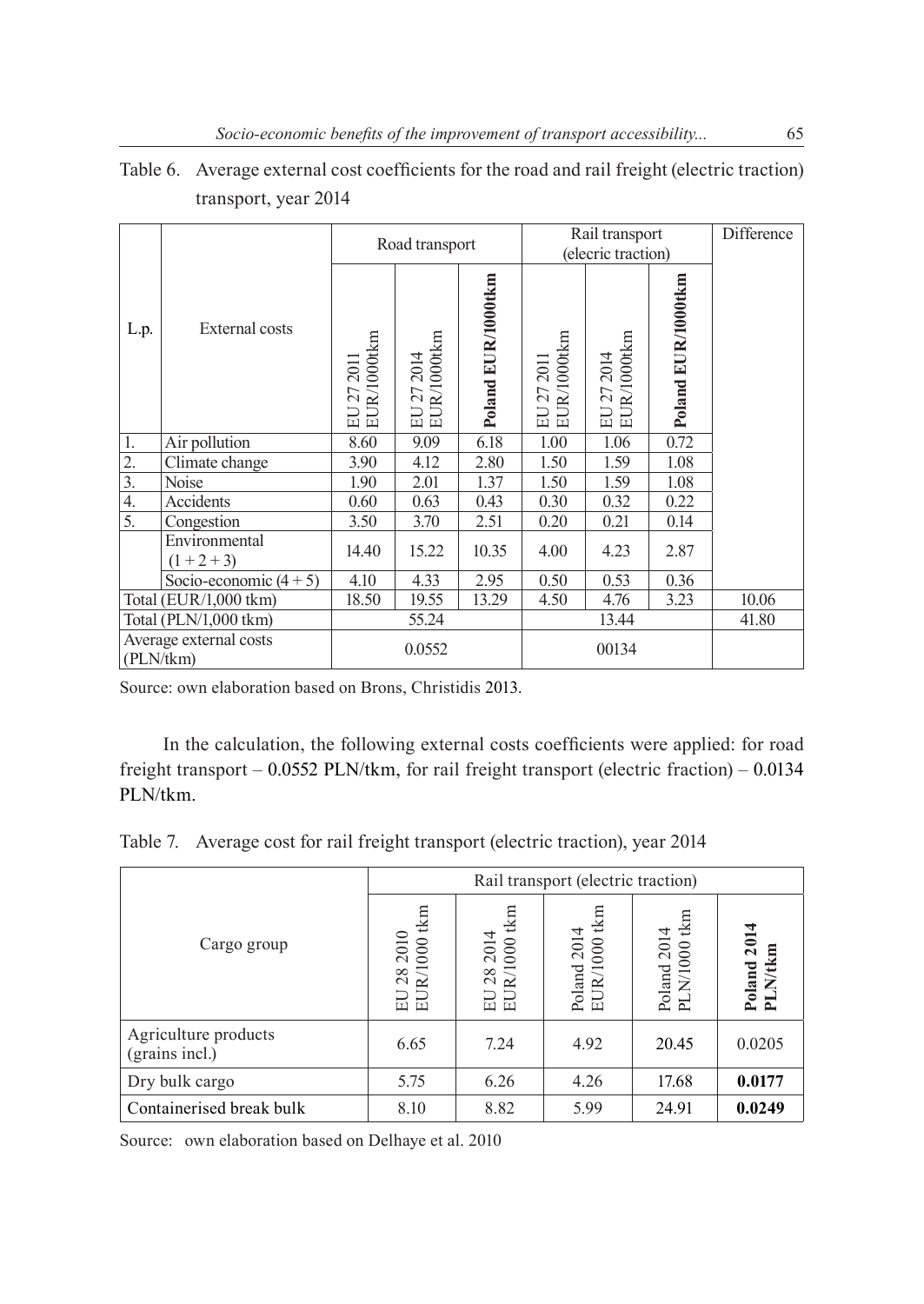Average freight rail transport cost applied in calculations amounted: for grains – 0.0205 PLN/tkm, for dry bulk cargo  $-$  0.0177 PLN/tkm, for containerized break bulk  $-0.0249$  PLN/tkm.

| Average road freight transport cost | Value  | Indicator    |
|-------------------------------------|--------|--------------|
| truck> 32 tonnes EU 26 year 2010    | 104.60 | EUR/1000 tkm |
| truck> 32 tonnes EU 28 year 2014    | 113.85 | EUR/1000 tkm |
| truck> 32 tonnes Poland year 2014   | 7742   | EUR/1000 tkm |
| truck> 32 tonnes Poland year 2014   | 0.3217 | PLN/tkm      |

Table 8. Average cost for road freight transport, year 2014

Source: own elaboration based on TREMOVE cost model.

The applied in calculation average road freight transport cost amounted to 0.3217 PLN/tkm.

In order to determine the socio-economic benefits arising in the land transport in connection with the realization of the investment undertaking, the analysis has been performed of the hinterland of the port in Szczecin versus its neighboring sea ports and with reference to handling cargo transports in relations to/from the main points of the hinterland. The analysis has been performed for the following cargo groups: for containerized break bulk cargo (containers) and for grains and bulk cargoes (with the exclusion of crude oil). The socio-economic benefits have been determined, such as the savings in the transportation costs and in the external costs resulting from the shortening of the transportation distance to the port of Szczecin in comparison with alternative transport routes to the ports in Rostock, Gdynia, and Gdańsk, and such as the savings in the transportation costs and the external costs resulting from the expected changes in the sectoral structure (modal shift) of land transports caused by the realization of the investment undertaking. Modal shift from road to rail transport has been forecasted as a consequence of the raise in the shippment load and the increase in the shipment density. The socio-economic benefits have thus been expressed as the additional costs that may be avoided by the realization of the investment undertaking.

The socio-economic benefits in the sea transport (the foreland of the port of Szczecin) resulting from the realization of the investment undertaking include:

- a) **external costs savings** in the sea transport resulting from the shortening of transportation distance,
- b) **the transportation costs savings** in the sea transport resulting from the shortening of transportation distance, and
- c) **the transportation costs savings** on the sea leg resulting from economies of scale, decreasing the unit transportation cost due to carriage on a bigger sea vessel. These are the transportation costs savings resulting from the exploitation of big seagoing vessels (economies of vessel's size).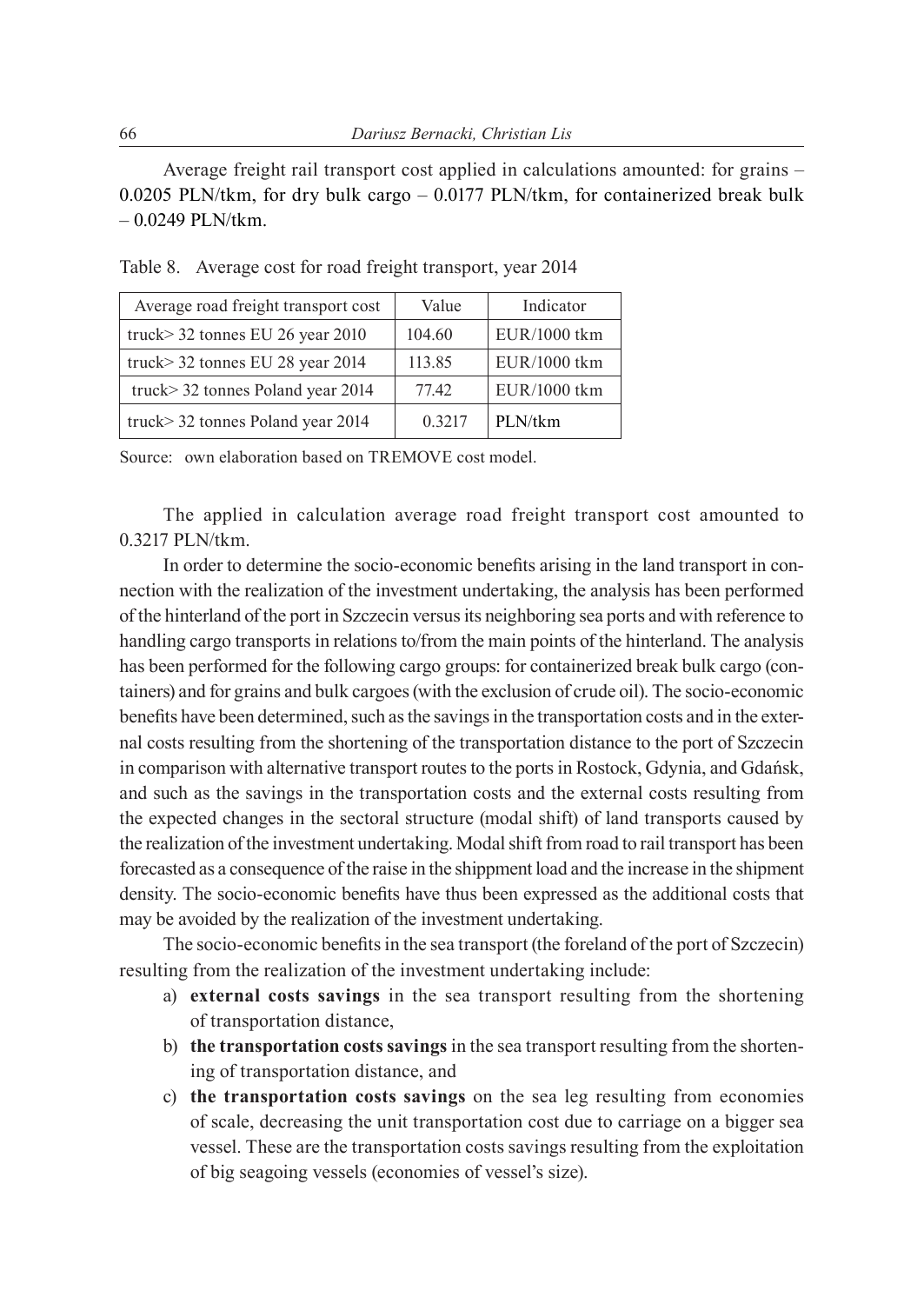External and transport costs for freight shipping have been calculated and depicted in Tables 9 and 10.

|                      |  | Table 9. Average external cost coefficients for freight maritime transport (short sea |  |  |  |
|----------------------|--|---------------------------------------------------------------------------------------|--|--|--|
| shipping), year 2014 |  |                                                                                       |  |  |  |

|                                                            |                   | Ship type              |                        |                   |                   |  |  |  |
|------------------------------------------------------------|-------------------|------------------------|------------------------|-------------------|-------------------|--|--|--|
| Fuel technology $-$<br>low sulphur fuel                    | External<br>costs | General/<br>bulk ships | General/<br>bulk ships | Container<br>ship | Container<br>ship |  |  |  |
|                                                            |                   | 2011                   | 2014                   | 2011              | 2014              |  |  |  |
|                                                            | air pollution     | 4.48                   | 4.73                   | 3.09              | 3.27              |  |  |  |
| EUR/1,000tkm                                               | climate<br>change | 0.21                   | 0.22                   | 0.40              | 0.42              |  |  |  |
|                                                            | Total             | 4.70                   | 4.97                   | 3.49              | 3.69              |  |  |  |
| Average external<br>costs maritime<br>transport, year 2014 | PLN/tkm           | 0.0206                 |                        | 0.0153            |                   |  |  |  |

Source: own calculation based on Brons, Christidis 2013.

The following average external cost have been applied in calculus: for general/dry bulk ships  $-0.0206$  PLN/tkm, for container ships  $-0.0153$  PLN/tkm.

Table 10. Average transport cost for grains, dry bulk, and container ships calling to the port of Szczecin, year 2014 (PLN/tkm)

| Ship/load type    | Average DWT<br>(W <sub>0</sub> ) | Average<br>transport cost | Average DWT<br>(WI)      | Average<br>transport cost |
|-------------------|----------------------------------|---------------------------|--------------------------|---------------------------|
| Dry bulk (grains) | 22,892                           | 0.0097                    | 34.967                   | 0.0072                    |
| Dry bulk          | 7.377                            | 0.0216                    | 9.945                    | 0.0175                    |
| Containership     | 11,000 $t/$<br><b>600 TEU</b>    | 0.0191                    | $18,440$ t/<br>1,500 TEU | 0.0125                    |

Source: own elaboration.

In order to determine the socio-economic benefits arising in the sea transport in connection with the realization of the investment undertaking, the analysis has been performed of the foreland serviced by the sea port in Szczecin versus its neighboring sea ports. The port of Malmoe has been selected as the reference point for the ship routing alternation for the investment variant (WI) and for the non-investment variant (W0). The analysis has been performed for cargo groups showing the largest increases in their turnover resulting from the realization of the investment undertaking, namely for containerized break bulk (containers), for grains and bulk cargoes. The socio-economic benefits have been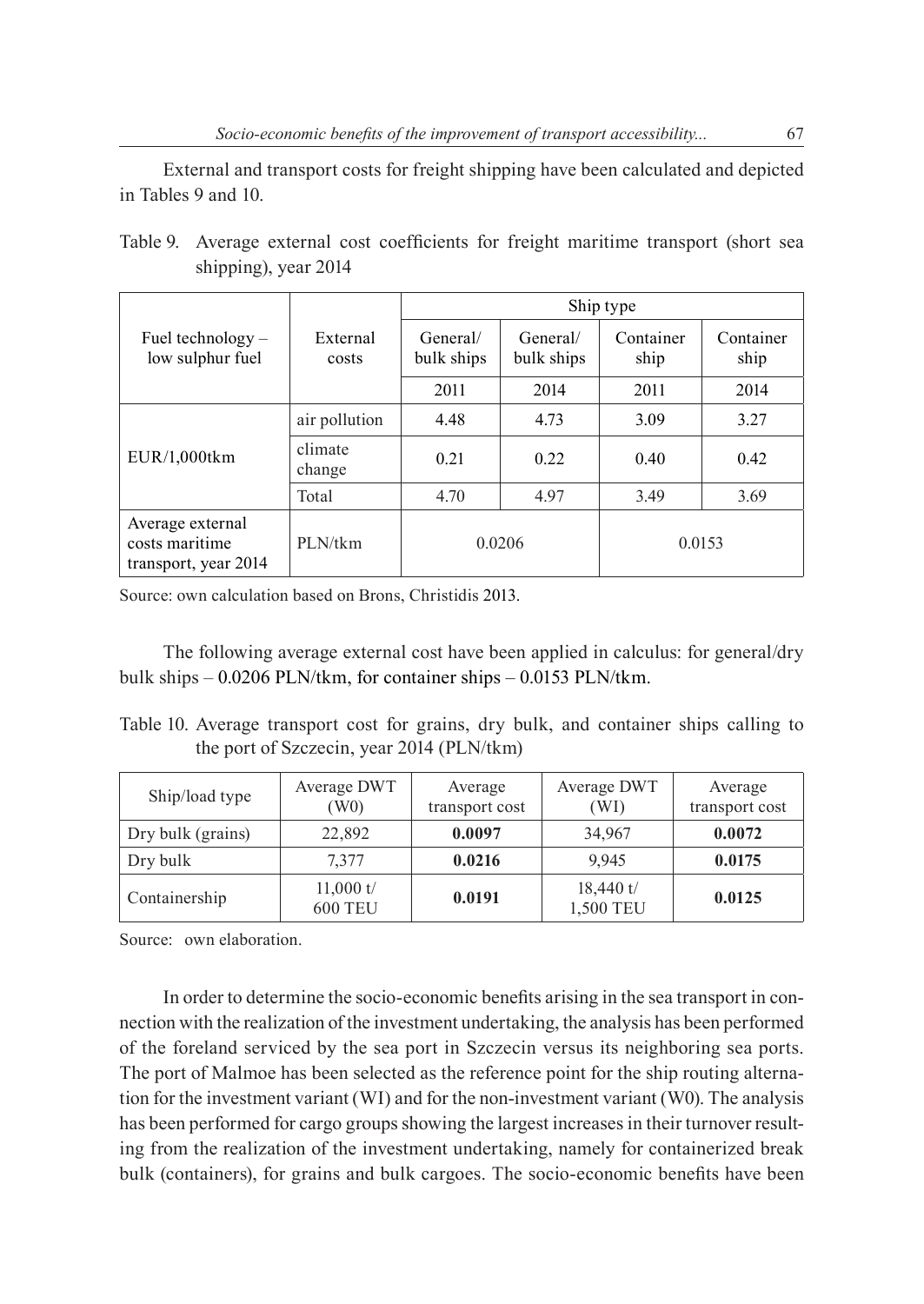determined as the savings in the transportation costs and in the external costs resulting from the shortening of the transportation distance to the port of Szczecin in comparison with alternative transport routes to the ports in Rostock, Gdynia, and Gdańsk, and also caused by the decrease of the unit costs of cargo transportation in big seagoing vessels.

The average gross value added created during the transhipment of 1 tonne of cargo in the port in Szczecin during the years 2010–2013 amounted to 30.94 PLN. The unit gross value added multiplied by the volume of the transhipments predicted in the port of Szczecin in the non-investment variant (W0) and in the investment variant (WI) was used to calculate the increase of the gross value added in the differential variant (WI-W0). The gross value added in the differential variant (WI-W0) means the increase in economic results which will occur in the port of Szczecin in result of the realization of the investment undertaking.

The total and discounted (at the discount rate of 5%) economic benefits for the investment undertaking are presented in Table 11.

| <b>Benefits</b>                                    | Total discounted<br>value | % of cumulated<br>benefits |
|----------------------------------------------------|---------------------------|----------------------------|
| Cost savings in the maritime.<br>transport         | 1,091,739,404,87          | 31.7                       |
| Cost savings in the land transport                 | 1,172,726,456,33          | 34.0                       |
| External cost savings<br>in the maritime transport | 91,723,524,36             | 2.7                        |
| External cost savings in the land<br>transport     | 173,066,538,89            | 5.0                        |
| Gross value added in the port<br>of Szczecin       | 774,405,083,56            | 22.5                       |
| Residual value of the investment<br>undertaking    | 144,856,310,90            | 4.2                        |
| Total                                              | 3,448,517,318,90          | 100.0                      |

Table 11. Total (discounted) socio-economic benefits of the investment undertaking (PLN)

Source: own elaboration.

The structure of the economic benefits is presented in Fig. 3.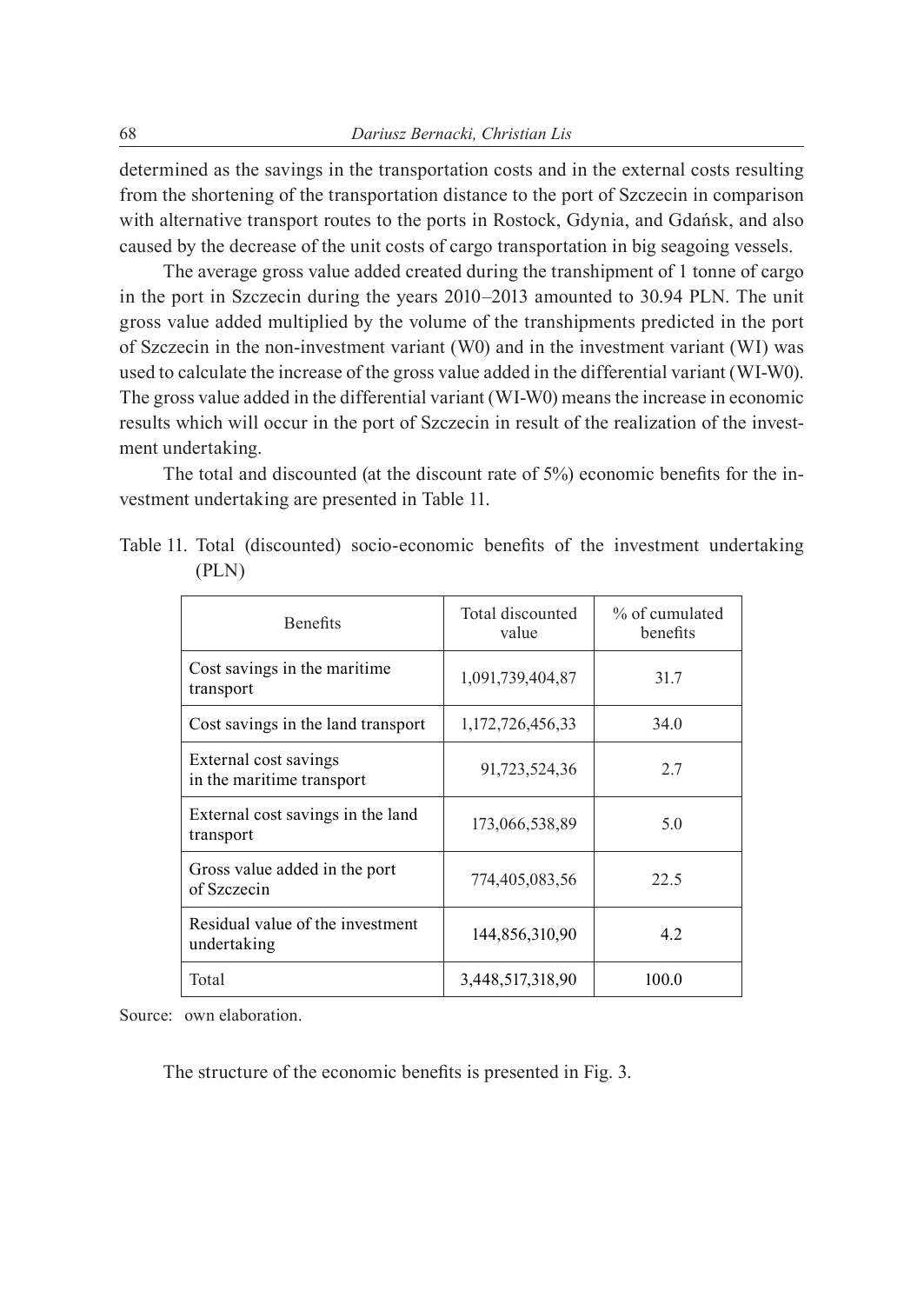

Fig. 3. Structure of (discounted) economic benefits of the investment undertaking (%)

Source: own elaboration.

### Conclusions

- 1. The realization of the investment undertaking will contribute to the creation of the socio-economic benefits with the combined value of 3.448.517.318,90 PLN, where the benefits in the sea transport (savings in the transportation costs and in the external costs) will in total amount to 1,183,462,929.23 PLN (34.40% of the total benefits obtained from the investment undertaking), in the land transport (savings in the transportation costs and in the external  $costs$ )  $- 1,345,792,995.22$  PLN  $(39.0\%$  of the total economic benefits), in the port of Szczecin, there will be value added created in the amount of 774,405,083.56 PLN (22.5% of the total economic benefits). The residual value of the investment undertaking will amount to 144,856,310.90 PLN (4.20% of the total economic benefits from the investment undertaking).
- 2. In the sea and land transports, there economic benefits prevail connected with the decreasing of the cargo transportation costs. The savings in sea transportation costs have amounted to 1,091,739,404.87 PLN (31.7% of the total economic benefits from the investment undertaking), the savings in the land transportation costs have amounted to 1,172,726,456.33 PLN (34.0% of the total economic benefits from the investment undertaking). The external costs savings connected with the transportation by sea and land in total have amounted to 264,790,063.24 PLN (in total 7.7% of the total economic benefits from the investment undertaking).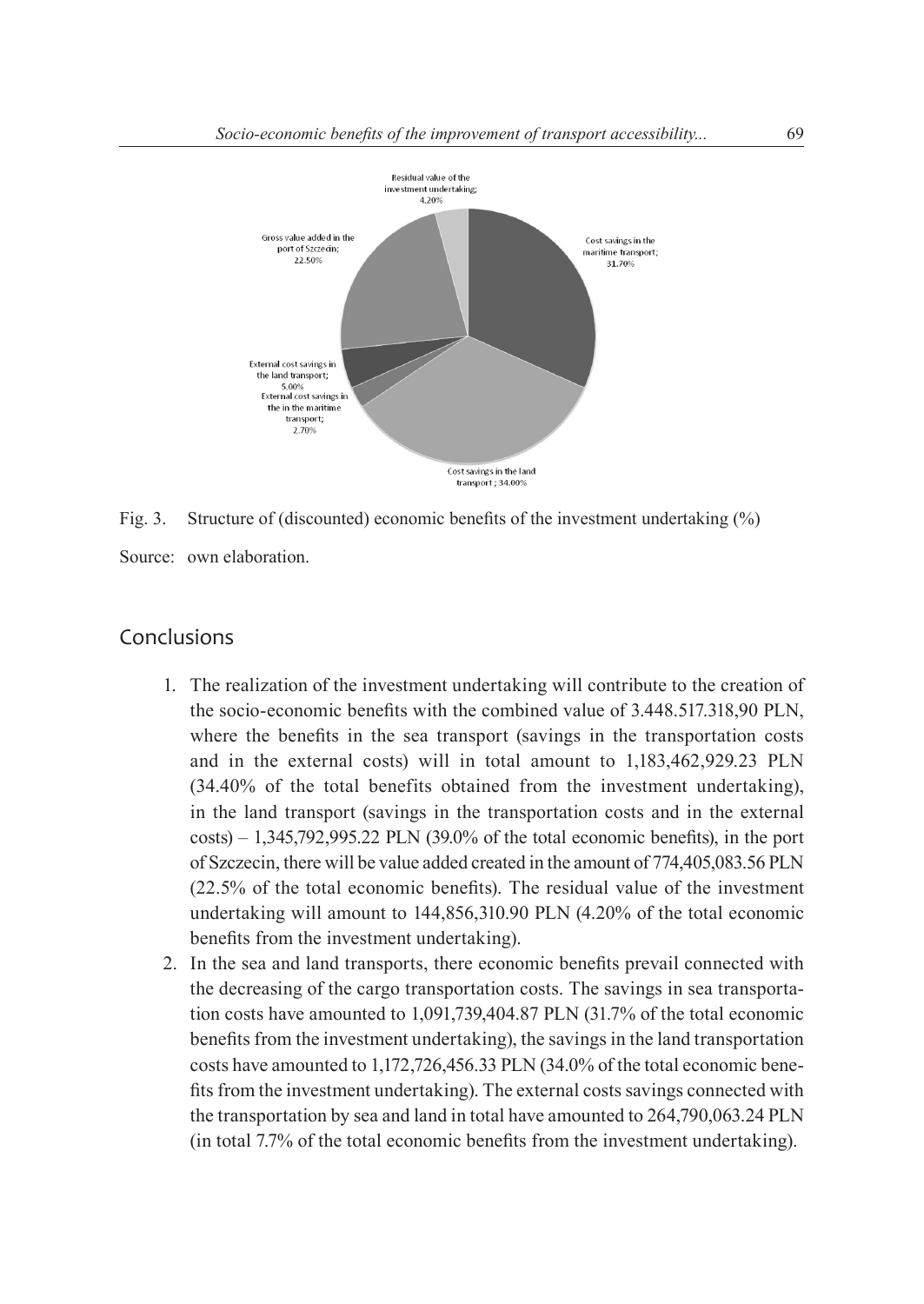#### References

- Brons, M., Christidis, P. (2013). *External cost calculator for Marco Polo freight transport projects proposals*. European Union, Joint Scientific and Policy Reports 2013.
- Burnewicz, J. (2010). *Prognozy rozwoju transportu w Polsce do roku 2030 roku*. Warszawa: Ministerstwo Infrastruktury.
- Delhaye, E., Breemersch, T., Vanherle, K., Kehoe, J., Liddane, M., Riordan, K. (2010). *COMPASS*. *The COMPetitiveness of EuropeAN Short-Sea Freight Shipping compared with road and rail transport*, Final Report. European Commission DG Environment.
- *Guide to Cost-Benefit Analysis of Investment Projects. Economic appraisal tool for Cohesion Policy 2014-2020*, *Regional and Urban Policy* (2014). Brussels.
- Hozer, J., Bernacki, D., Lis, Ch., Kuźmiński, W. (2011). *Wpływ pogłębienia toru wodnego Szczecin-Świnoujście na rozwój gospodarczy portów Szczecin i Świnoujście oraz otoczenia*. Szczecin.
- Kotowska, I., Mańkowska, M., Pluciński, M. (2014). *Strategia rozwoju portów morskich w Szczecinie i Świnoujściu do 2027 roku*, Szczecin.
- *Najlepsze praktyki w analizach kosztów korzyści projektów transportowych współfinansowanych ze środków unijnych* (2014). Warszawa: Centrum Unijnych Projektów Transportowych.
- *Social cost-benefit analysis Iron Rhine Final Report* (2009). Brussels: European Commission Directorate General for Energy and Transport.
- TREMOVE cost simulation model. Available at: www.tremove.org.
- *Wytyczne w zakresie zagadnień związanych z przygotowaniem projektów inwestycyjnych, w tym projektów generujących dochód i projektów hybrydowych na lata 2014–2020* (2015). Warszawa: Ministerstwo Infrastruktury i Rozwoju.

#### **Korzyści społeczno-ekonomiczne poprawy dostępności transportowej do portu morskiego w Szczecinie**

**Słowa kluczowe:** rozwój infrastruktury, port morski, efekty społeczno-ekonomiczne

**Streszczenie:** Celem artykułu jest przedstawienie efektów społeczno-ekonomicznych, jakie pojawią się w związku z realizacją wielkoskalowych projektów inwestycyjnych, polegających na: (1) pogłębieniu do 12,5 m toru wodnego Świnoujście-Szczecin i (2) dostosowaniu w porcie Szczecin infrastruktury portowej (pogłębienie części akwatorium portowego oraz modernizacja i pogłębienie wybranych nabrzeży) do obsługi większych statków morskich. Są to projekty komplementarne, a ich łączna realizacja umożliwi obsługę w porcie Szczecin statków w pełni załadowanych o nośności do 40 tys. ton (obecnie jest to 15 tys. ton).